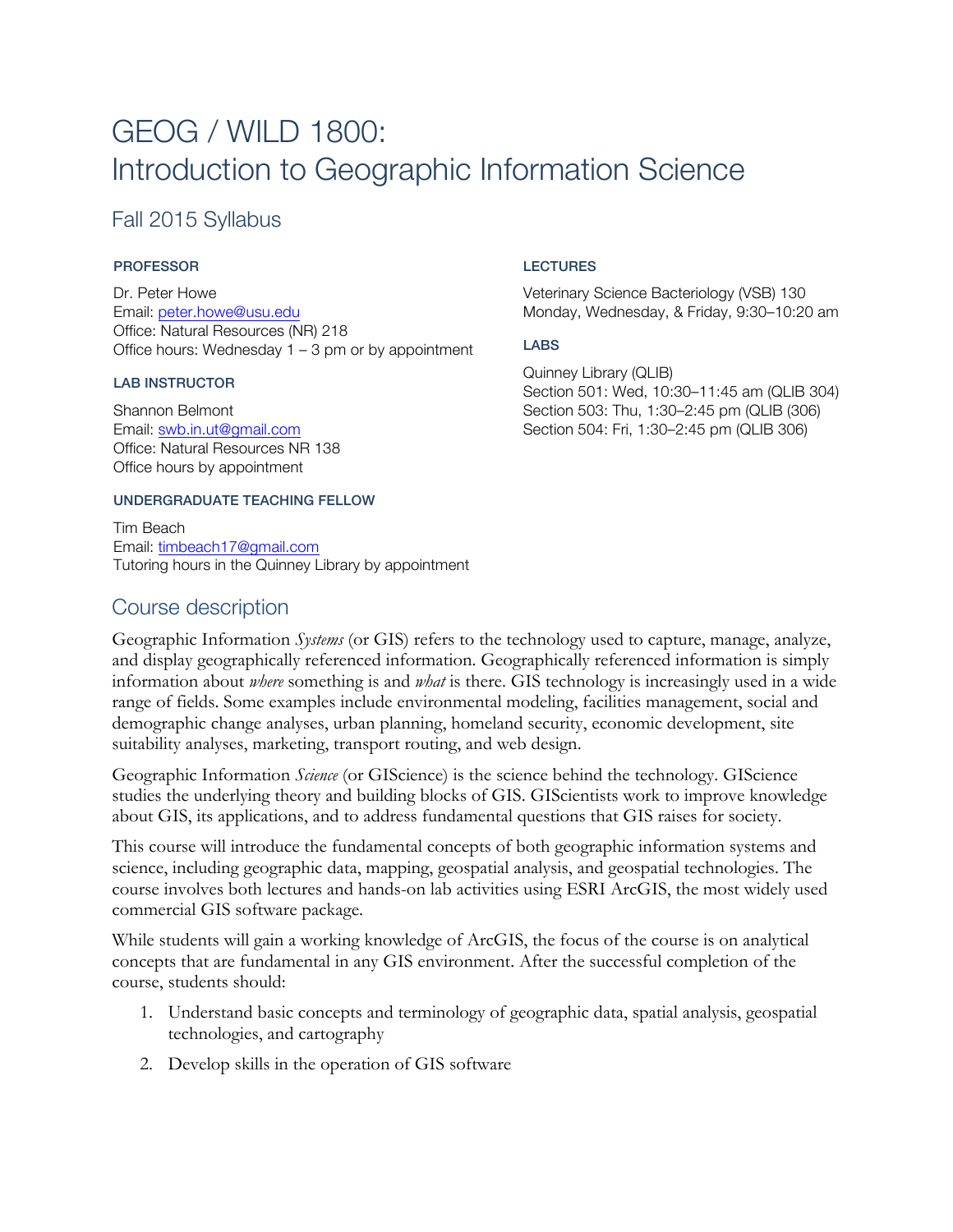- 3. Be able to formulate a research question and implement analytical steps to answer the question using GIS
- 4. Know how to find and use resources, including sources of geospatial data, to answer questions and solve problems

#### PREREQUISITES AND EXPECTATIONS

There are no prerequisites for this course, but you should be familiar with the Windows operating system and be able to perform basic tasks such as copying files and folders, editing documents and spreadsheets, navigating websites, and using search engines and online mapping tools (such as Google Maps).

As with any university-level course, an understanding of basic mathematics and statistics is required. You will be expected to write professionally with proper spelling and grammar. All secondary sources must be properly cited and referenced.

### Course materials

#### REQUIRED TEXT

Bolstad, Paul. 2012. *GIS Fundamentals: A First Text on Geographic Information Systems*. Fourth Edition. Eider Press. (Book available at the USU campus store or online).

Additional readings are available on Canvas (see course schedule).

#### USB DRIVE

A USB drive is recommended for backing up your data in the labs.

#### **CANVAS**

We will use Canvas (usu.instructure.com) throughout the course for announcements, submitting assignments, online discussions, and grade reporting. It is your responsibility to use the Canvas system. Questions about Canvas can be directed to the USU IT service desk (it.usu.edu, servicedesk@usu.edu, 435-797-4357).

#### COMPUTER HARDWARE AND SOFTWARE

A personal computer is not required for this course. Lab assignments will be based on ArcGIS version 10.3, which is available on all lab computers as well as the workstations in the Quinney Library (http://www.cnr.usu.edu/quinney/htm/labs) and in the Engineering computer lab ((http://engineering.usu.edu/htm/resources/open-access-pc-lab).

A 1-year ArcGIS student license is available for students who wish to use ArcGIS on their own computers. Please contact the lab instructor via email (swb.in.ut@gmail.com) or Canvas for a digital download key. Note that ArcGIS is only compatible with the Windows operating system. If you have a Mac, you will need to install Boot Camp or a virtual Windows machine such as Parallels, Virtual Box, or VMware.

Students are strongly urged to back up their data often during the semester. The Quinney computers save all data and files students download to the lab's server. Therefore the student's data and settings are downloaded to any Quinney computer to which the student logs on. Note again that it is the student's responsibility to back up their data; there is no guarantee that the student's data and settings will be protected.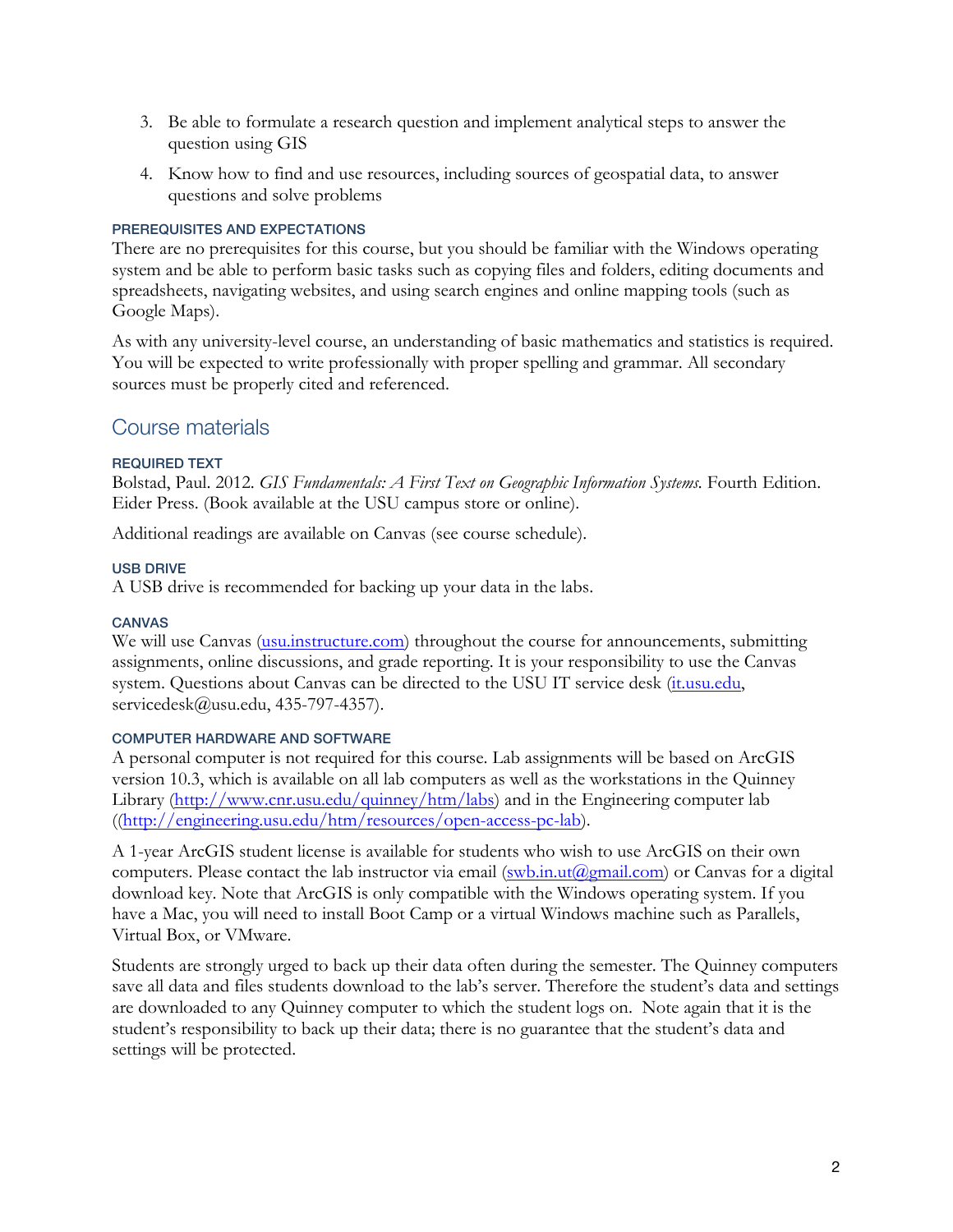### Course structure

#### LECTURES

The class will meet three times a week for lecture sessions. The lectures will include a presentation on the topic for that day, and there may also be hands-on exercises, quzzes, and small group activities to demonstrate GIS principles. The lecture is intended to be an interactive environment. Participation is essential to your learning in this course.

#### READINGS

Readings will be assigned for each week of lecture sessions. It is your responsibility to complete the readings listed on the course schedule *before* coming to class.

#### LABS

Attending lab sessions and completing lab assignments is a requirement of this course. See section "Labs" below for more details.

#### QUIZZES

There will be unannounced quizzes during lecture sessions that will make up part of your participation grade. Quizzes may cover material from previous lectures, labs, and reading assignments. The lowest two quiz grades (including missed quizzes) will be dropped when calculating your final grade.

#### EXAMS

There will be two exams: a mid-term exam during class on Friday, Oct. 23, and a final exam during finals period on Wednesday, Dec. 16 from 9:30 to 11:30 am. Exams will cover material from lectures, readings, and labs and will include a combination of multiple choice and short answer questions.

#### FINAL LAB PROJECT

In the final lab project you will have the opportunity to showcase the skills and concepts you have learned during the semester. Unlike the lab assignments for which detailed instructions are provided, the final project will be mostly self-directed. The final project is due on Friday, December 11 by midnight.

#### GRADING SCALE

| Grade |                                  | --    | -ت                       | -     | ¬–<br>−                                      | $\cup^+$                                        |                                                                              |                                    | ັ                                  |     |              |
|-------|----------------------------------|-------|--------------------------|-------|----------------------------------------------|-------------------------------------------------|------------------------------------------------------------------------------|------------------------------------|------------------------------------|-----|--------------|
| %     | $\sim$ $\sim$<br>$93 - 1$<br>'UC | 90-92 | '-89<br>$\sim$ $-$<br>87 | 82-86 | $\Omega$<br>$1 - 8$ <sup>-1</sup><br>ου<br>◡ | --<br>$\overline{\phantom{0}}$<br>◡<br>-<br>. . | $\overline{\phantom{a}}$<br>-76<br>$\overline{\phantom{a}}$<br><u>_</u><br>◡ | $68 -$<br>$\overline{\phantom{0}}$ | $\sim$<br>. .<br>hа<br>$-1$<br>ر ر | ി–ി | $\sim$<br>бC |

#### RUBRIC

Students will be responsible for the following work:

|                                        | Percent of grade |
|----------------------------------------|------------------|
| Lab assignments (10 total)             | 50%              |
| Final project                          | 10%              |
| Participation (incl. in-class quizzes) | 10%              |
| Mid-term exam                          | 15%              |
| Final exam                             | 15%              |
|                                        | 1 በበ%            |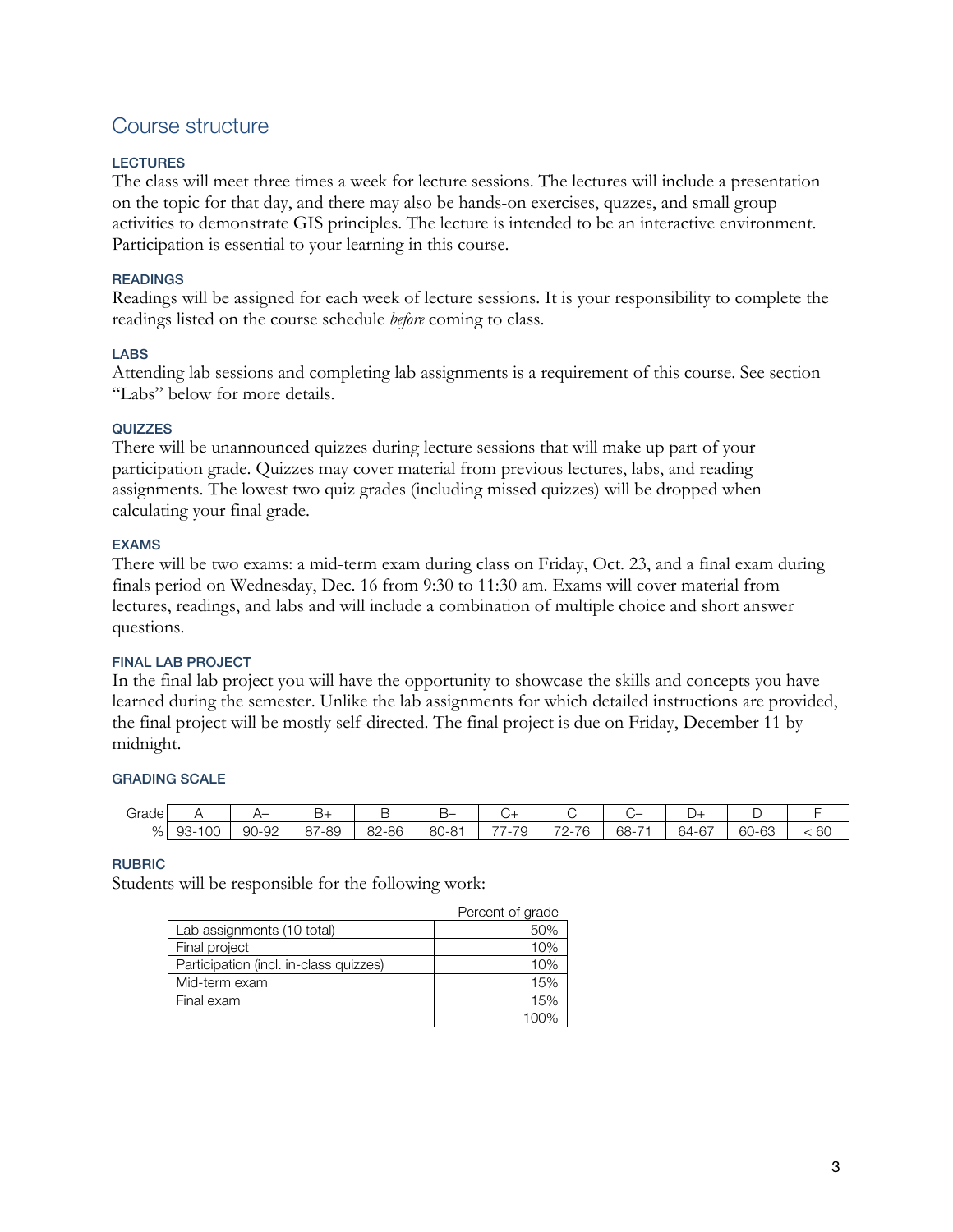### Labs

Each student must be enrolled in a lab session. The lab is intended to provide time for hands-on experience working with GIS software. The lab instructor will start the lab with a brief introduction, including an overview of the learning objectives, materials, and expected deliverables. Students will have the remainder of the lab to work individually or in groups. The lab instructor will rotate around the classroom helping those students who require assistance. For most labs, students will be required to work outside of lab period to complete the assignment.

#### **LAB ATTENDANCE**

The lab portion of this course is critical. Lab attendance is not mandatory, but you cannot learn GIS by only attending the lecture. You are welcome to attend a different lab section any week that you miss a lab or if you need some extra help completing an assignment.

#### LAB ASSIGNMENTS

There will be 10 lab assignments. Lab exercises have been written with the intent of exposing you to the fundamental tools of ArcGIS, teaching you to think and problem solve spatially, and to be resourceful when troubleshooting problems. Assignment types will vary depending on the week and subject matter being covered; however, assignments will generally require some research, time in the lab, and information portrayed in your own words. Lab assignments will be introduced each week in lab; written instructions and data files are posted on Canvas. Due dates depend on your individual lab section and are posted on Canvas. As a general rule each assignment will be due the following week before the start of lab.

The lab schedule is aggressive and unrelenting. Lab exercises will not always be finished within the lab period. Late assignments will be penalized according to the late work policy for the course (below). However, it is better to turn labs in late rather than not turn them in at all. Each lab exercise builds on knowledge and skills acquired in previous assignments. Assignments get progressively more complex and instructions become less detailed throughout the semester. You cannot afford to get behind.

Students will submit most lab exercises in digital form to Canvas (with the exception of the first lab). Individual feedback will be provided on Canvas; individual comments will be provided on the grading rubric associated with each exercise. The feedback provided is designed in part to help the student improve their cartography and presentation style, which is a critical component of effectively presenting GIS results.

Lab assignments will be graded not only on provided the "correct" answers, but also on your ability to clearly and professionally express information through text and graphics.

#### LAB GRADING

Grading rubrics for each lab can be found under the individual assignment page on Canvas. Specific grading criteria are listed with the associated points each criteria is worth. If you do what is asked of you on each assignment, you will meet expectations and can expect to get a B. To get an A, your submissions will need to be exceptional. More information and details about grading will be available in lab.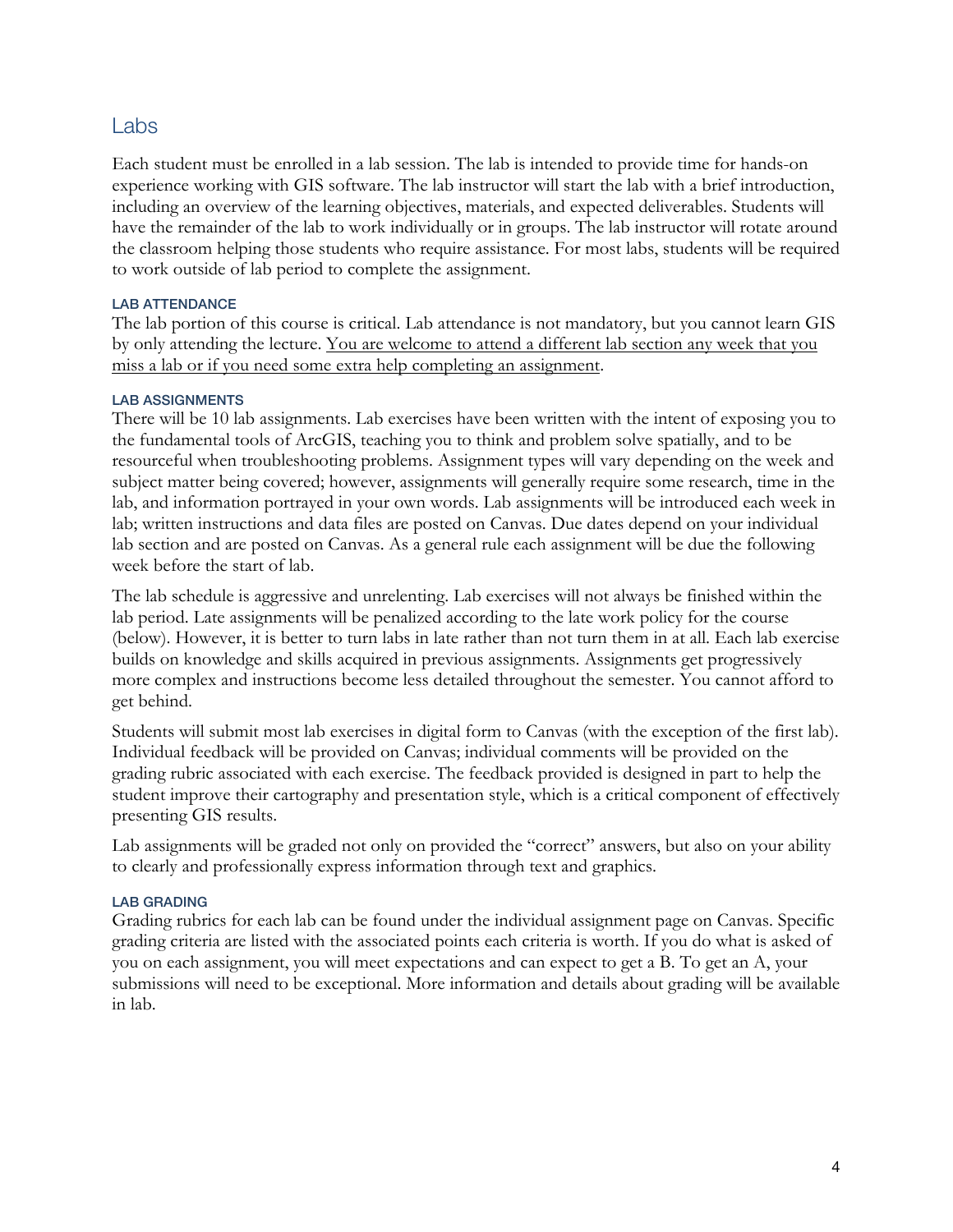## Course policies

#### ATTENDANCE AND PARTICIPATION

Attending each lecture and lab session is necessary to achieve a satisfactory grade in this course. If you miss class, do not e-mail the instructor to ask what you missed. It is your responsibility to obtain materials or notes from other students and Canvas.

#### LATE WORK AND MAKE-UP EXAMS

It is your responsibility to turn in all work on time. Grades for assignments will be reduced by 10 percent for each day late. No late work will be accepted more than 2 weeks after the due date.

No make-up exams or quizzes will be offered unless prearranged with the instructor or as a result of a documented emergency.

#### USE OF COMPUTERS, TABLETS, AND MOBILE PHONES

Turn off or silence phones during class. Computers and tablets may be used only for taking notes or activities directly relevant to lecture material during class. Students should respect the rights of others to learn and minimize the possibility of distraction from the use of electronic devices. If your use of electronics presents a distraction to others during class, you will be asked to stop using the device. If issues persist, you will be asked to leave the class.

#### ACADEMIC HONESTY

Students are expected to produce original work. Plagiarism or falsification of any kind will be subject to disciplinary action. Offences will be referred to Utah State University Admissions office. The USU policy for academic honesty can be found at:

usu.edu/studentservices/studentcode/article6.cfm. Please review this document to understand the Utah State University policy on academic honesty. If you have questions or concerns about the policy, please contact your instructor or academic advisor.

#### PLAGIARISM

Plagiarism includes knowingly "representing, by paraphrase or direct quotation, the published or unpublished work of another person as one's own in any academic exercise or activity without full and clear acknowledgment. It also includes the unacknowledged used of materials prepared by another person or agency engaged in the selling of term papers or other academic materials." The penalties for plagiarism are severe. They include warning or reprimand, grade adjustment, probation, suspension, expulsion, withholding of transcripts, and denial or revocation of degrees.

#### STUDENTS WITH DISABILITIES

Reasonable accommodation will be provided for all persons with disabilities in order to ensure equal participation within the program. If a student has a disability that will require some accommodation by the instructor, the student must contact the Disability Resource Center (435-797-2444), preferably during the first week of the course. Any request for special consideration relating to attendance, pedagogy, taking of examinations, etc., must be discussed with and approved by the instructor.